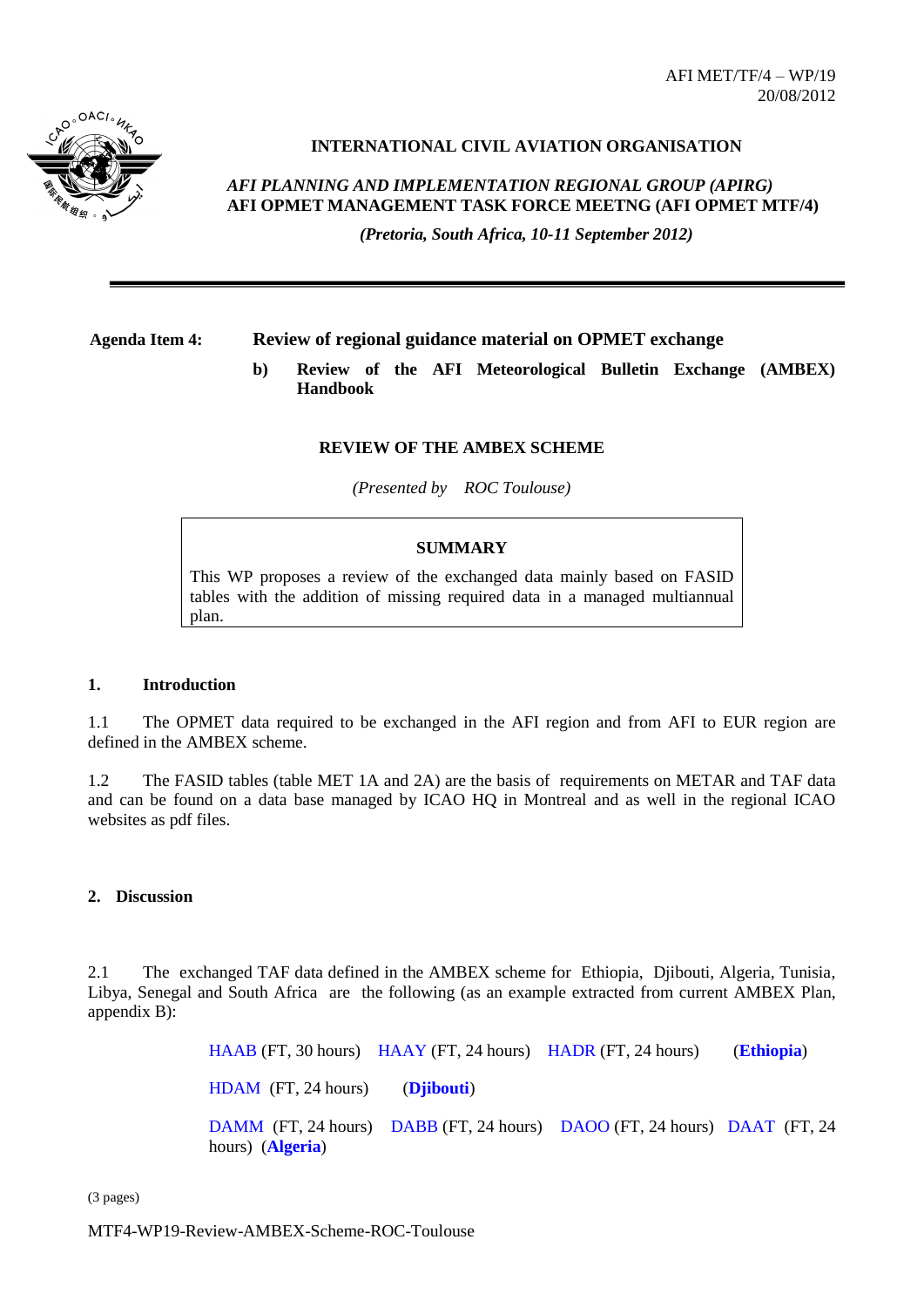GOOY (FT, 30 hours) (**Senegal**)

FAPR (FT, 30 hours) FACT (FT, 30 hours) FADN (FT, 30 hours) FABL (FT, 24 hours) (**South Africa)**

2.2 The required TAF data for Ethiopia, Djibouti, Algeria, Tunisia, Libya, Senegal and South Africa are (as an example extracted from the FASID MET 1A and FASID MET 2A):

## **FASID MET 1A**

HAAB (FT, 30 hours) , *HAAY (non indicated)*, HADR (*non required* ) (**Ethiopia**) HDAM (FT, 24 hours) (**Djibouti**) DAAG DABB DABC DAUG DAUH DAUI DAOO DAAT DABS DAON DAUZ (FT, 24 hours) (**Algeria**)

GOGS (FT, 24 hours) GOOY (FT, 30 hours) GOSS (FT, 24 hours) (**Senegal**)

FABL (FT, 24 hours) FACT (FT, 30 hours) FAJS (FT, 30 hours) (**South Africa)**

# **FASID MET 2A (AOP airports only, extracted here below)**

HAAB (FT, 30 hours) (**Ethiopia**) HDAM (FT, 24 hours) (**Djibouti**) DAAG DABB DABC DAUG DAUH DAUI DAOO DAAT DABS DAON DAUZ (FT, (FT, 24 hours) (**Algeria**) GOGS (FT, 24 hours) GOOY (FT, 30 hours) GOSS (FT, 24 hours) (**Senegal**) FABL (FT, 24 hours) FACT (FT, 30 hours) FAJS (FT, 30 hours) (**South Africa)**

2.3 The current OPMET exchange is based on the AMBEX scheme content. In comparing the required data against the AMBEX scheme, it can be seen that there is no clear separation between the data to be exchanged and the required data (see above as an example, Ethiopia, Algeria, Senegal and South-Africa).

> Some data are exchanged according to the Scheme but not required (such as HAAY, HADR, …) while some data are required but not exchanged (such as DAAG, DAUG, GOGS …).

2.4 To fulfil the requirements on OPMET data exchange, the AMBEX scheme should reflect the state of data requirements. It is therefore, necessary that a review should be undertaken on the AMBEX Scheme to